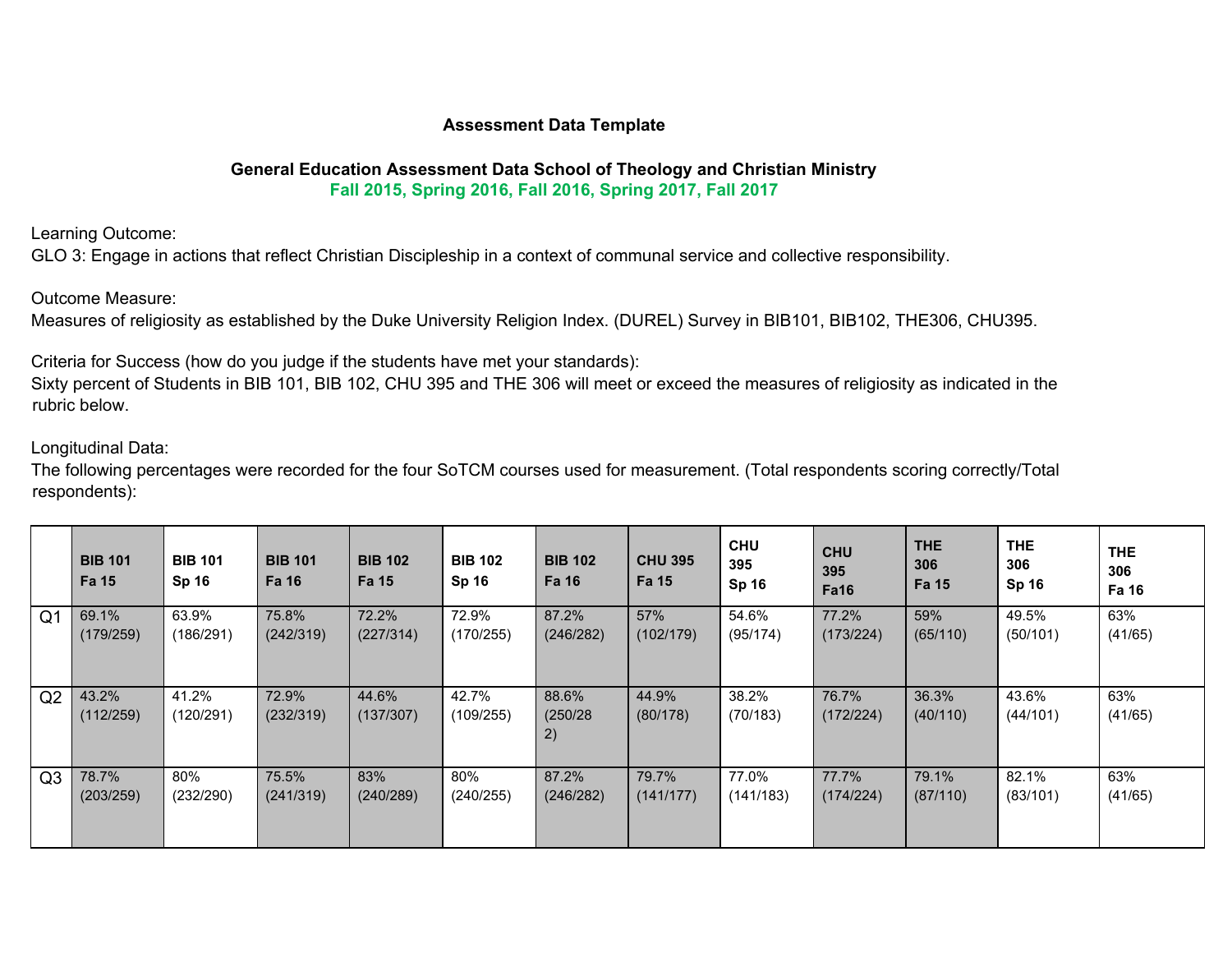| Q4             | 83.4%     | 82.1%     | 75.8%     | 81.3%     | 84.3%     | 83.3%     | 81.3%     | 79.1%     | 77.2%     | 82.7%    | 82.1%    | 63%     |
|----------------|-----------|-----------|-----------|-----------|-----------|-----------|-----------|-----------|-----------|----------|----------|---------|
|                | (216/259) | (239/291) | (242/319) | (243/299) | (215/255) | (235/282) | (144/177) | (144/182) | (173/224) | (91/110) | (83/101) | (41/65) |
|                |           |           |           |           |           |           |           |           |           |          |          |         |
|                |           |           |           |           |           |           |           |           |           |          |          |         |
| Q <sub>5</sub> | 80.4%     | 80.4%     | 75.8%     | 79.2%     | 76.9%     | 96.8%     | 79%       | 75.4%     | 74.6%     | 79.1%    | 79.4%    | 63%     |
|                | (208/259) | 234/291)  | (242/319) | (248/289) | (196/255) | (273/282) | (140/177) | 138/183)  | (167/224) | (87/110) | (81/102) | (41/65) |
|                |           |           |           |           |           |           |           |           |           |          |          |         |
|                |           |           |           |           |           |           |           |           |           |          |          |         |

|                | <b>BIB101</b> | <b>BIB101</b> | <b>BIB102</b> | <b>BIB102</b> | <b>CHU395</b> | <b>CHU395</b> | <b>THE306</b> | <b>THE306</b> |
|----------------|---------------|---------------|---------------|---------------|---------------|---------------|---------------|---------------|
|                | <b>SP17</b>   | <b>FA17</b>   | <b>SP17</b>   | <b>FA17</b>   | <b>SP17</b>   | <b>FA17</b>   | <b>SP17</b>   | <b>FA17</b>   |
| Q1             | 69%           | 61%           | 80.70%        | 58%           | 82.90%        | 52%           | 71.10%        | 64%           |
|                | (47/48)       | (60/98)       | (138/171)     | (61/105)      | (68/82)       | (42/81)       | (37/53)       | (9/14)        |
| Q <sub>2</sub> | 70%           | 33%           | 74.80%        | 40%           | 79.20%        | 37%           | 84.90%        | 50%           |
|                | (48/68)       | (32/98)       | (128/171)     | (42/105)      | (65/82)       | (30/81)       | (45/53)       | (7/14)        |
| Q <sub>3</sub> | 98.50%        | 73%           | 93.50%        | 77%           | 97.50%        | 75%           | 98.10%        | 93%           |
|                | (67/68)       | (72/98)       | (160/171)     | (81/105)      | (80/82)       | (61/81)       | (52/53)       | (13/14)       |
| Q <sub>4</sub> | 97%           | 72%           | 89.50%        | 71%           | 95.10%        | 78%           | 90%           | 79%           |
|                | (66/68)       | (71/98)       | (153/171)     | (75/105)      | (78/82)       | (63/81)       | (48/53)       | (11/14)       |
|                | 92.60%        | 67%           | 90%           | 76%           | 89%           | 70%           | 92.40%        | 86%           |
| Q <sub>5</sub> | (63/68)       | (66/98)       | (154/171)     | (80/105)      | (73/82)       | (57/81)       | (49/53)       | (12/14)       |

# **Conclusions Drawn from Data:**

Q1 measures organized religious activities were meet in all lower and upper division courses.

Q2 measures the non-organizational religious activities were met in all courses for the criteria for success.

Q3-Q5 measure intrinsic religiosity and all of the courses met the expected measures.

These measures indicate that upper division students did not increase their organized religious activities over their college years, a trend that is consistent with DUREL data from all university settings.

These responses show that the instruction regarding accountability for non-organizational religious activities such as prayer, meditation or Bible Study throughout the GE instruction.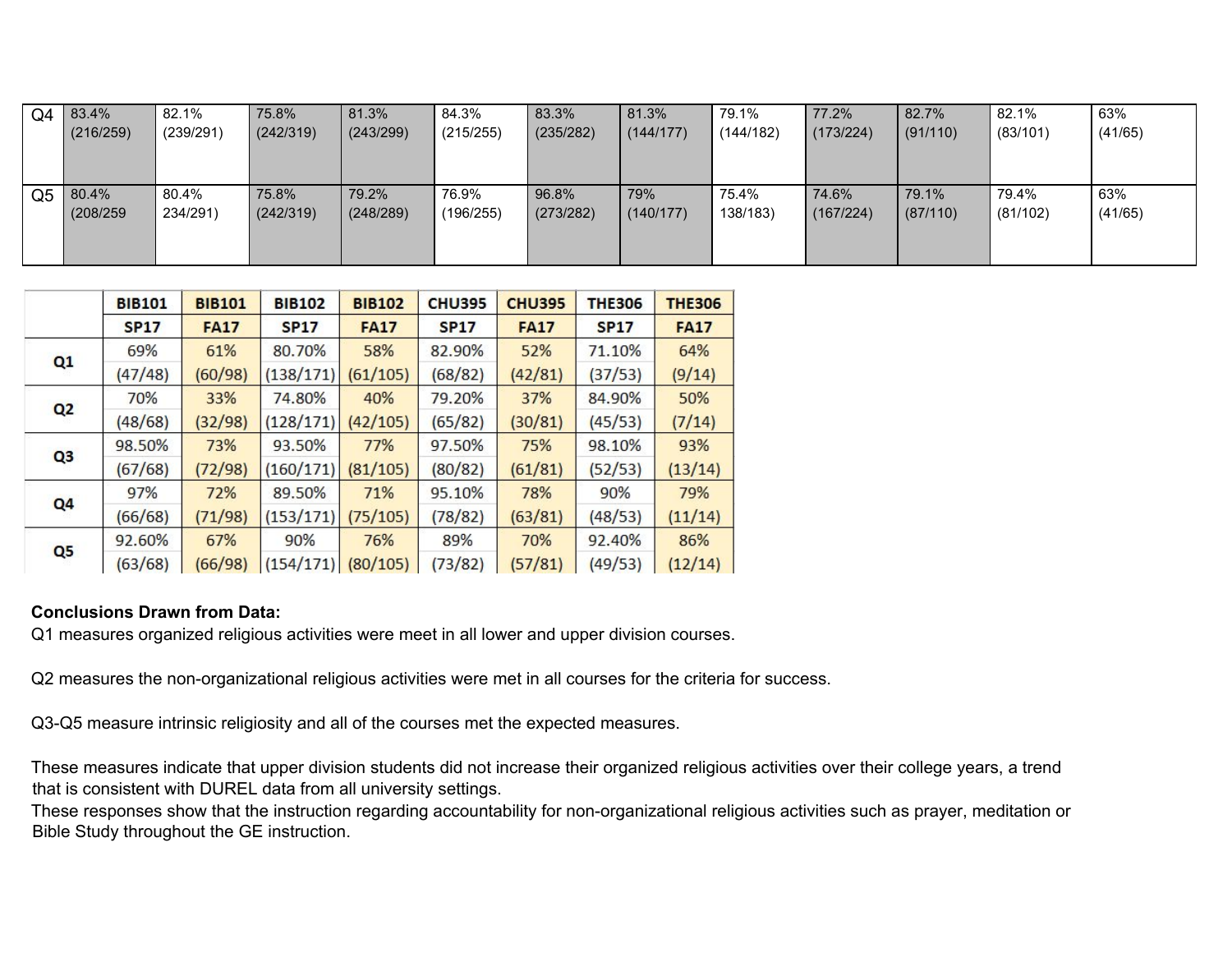These responses show a high level of intrinsic religiosity and a desire to integrate religious beliefs into all of life throughout the college years.

## **Changes to be Made Based on Data:**

Q1's data is different from last year's data. To better assess the impact of our GE courses on Christian discipleship, we analyzed an additional question (Q13) from our end-of semester survey that asked: Do you expect as a result of taking this class that there will be an impact in the future on your participation in Christian practices such as worship, prayer, Bible study, sharing your faith, and service to others.

Responses were placed on a scale from A (no impact) to E (strong impact). We set a measure of 60% would choose D or E on the strong impact side of the scale for THE 306 which has Christian discipleship within its CLOs and 50% for the BIB and CHU courses which focus more on Biblical knowledge and interpretation or the context of history and doctrine in the Christian tradition.

|     | <b>BIB</b>      |         | BIB 101 BIB 101 BIB |         | <b>BIB 102</b> | <b>BIB 102</b> | <b>BIB 102</b> | <b>BIB 102</b> | CHU   | <b>CHU 395</b> | CHU 395 | <b>CHU395</b> | <b>THE 306</b> | <b>THE 306</b> | <b>THE 306</b> | THE 306      |
|-----|-----------------|---------|---------------------|---------|----------------|----------------|----------------|----------------|-------|----------------|---------|---------------|----------------|----------------|----------------|--------------|
|     | 10 <sup>1</sup> | Sp 16   | Fa 16               | 101 Spl | Fa 15          | Sp 16          | Fa 16          | Sp 17          | 395   | Sp 16          | Fa 16   | Sp 17         | Fa 15          | Sp 16          | Fa 16          | <b>SP 17</b> |
|     | Fa 15           |         |                     |         |                |                |                |                | Fa 15 |                |         |               |                |                |                |              |
| Q13 | 55.8            | 52.2%   | 57/3%               | 92%     | 55.2%          | 62.1%          | 68%            | 76%13          | 56.   | 33.3           | 69%     |               | 74%            | 68.            | 60             | 86%          |
|     | $\%$            | (158/2) | (183/3)             | 63/68   | (163/2)        | (149/2         | (192)          | 0/171          | 6%    | $\%$           | (156)   | 84%           | (77)           | 4%             | %              | (46)         |
|     | (140/           | 76)     | 19)                 |         | 45             | 40)            | /282           |                | (94)  | (58/1)         | 224)    | (72/          | 104)           | (65)           | (38/           | 53)          |
|     | 251,            |         |                     |         |                |                |                |                | /16   | 74             |         | 85            |                | /95            | 63)            |              |
|     |                 |         |                     |         |                |                |                |                | 6)    |                |         |               |                |                |                |              |

|     | <b>BIB101</b> | <b>BIB102</b> | <b>CHU395</b> | <b>THE306</b> |
|-----|---------------|---------------|---------------|---------------|
|     | <b>FA17</b>   | <b>FA17</b>   | <b>FA17</b>   | <b>FA17</b>   |
|     | 62%           | 65%           | 62%           | 71%           |
| Q13 | (61/98)       | (68/105)      | (50/81)       | (10/14)       |

We will work with the co-curricular Spiritual Development department that is tasked with Christian discipleship formation to see where we can strengthen our shared work, and Work toward all-campus GE course revisions that align more closely with GELOs which were added after our courses were designed some years ago.

#### **Rubric Used**